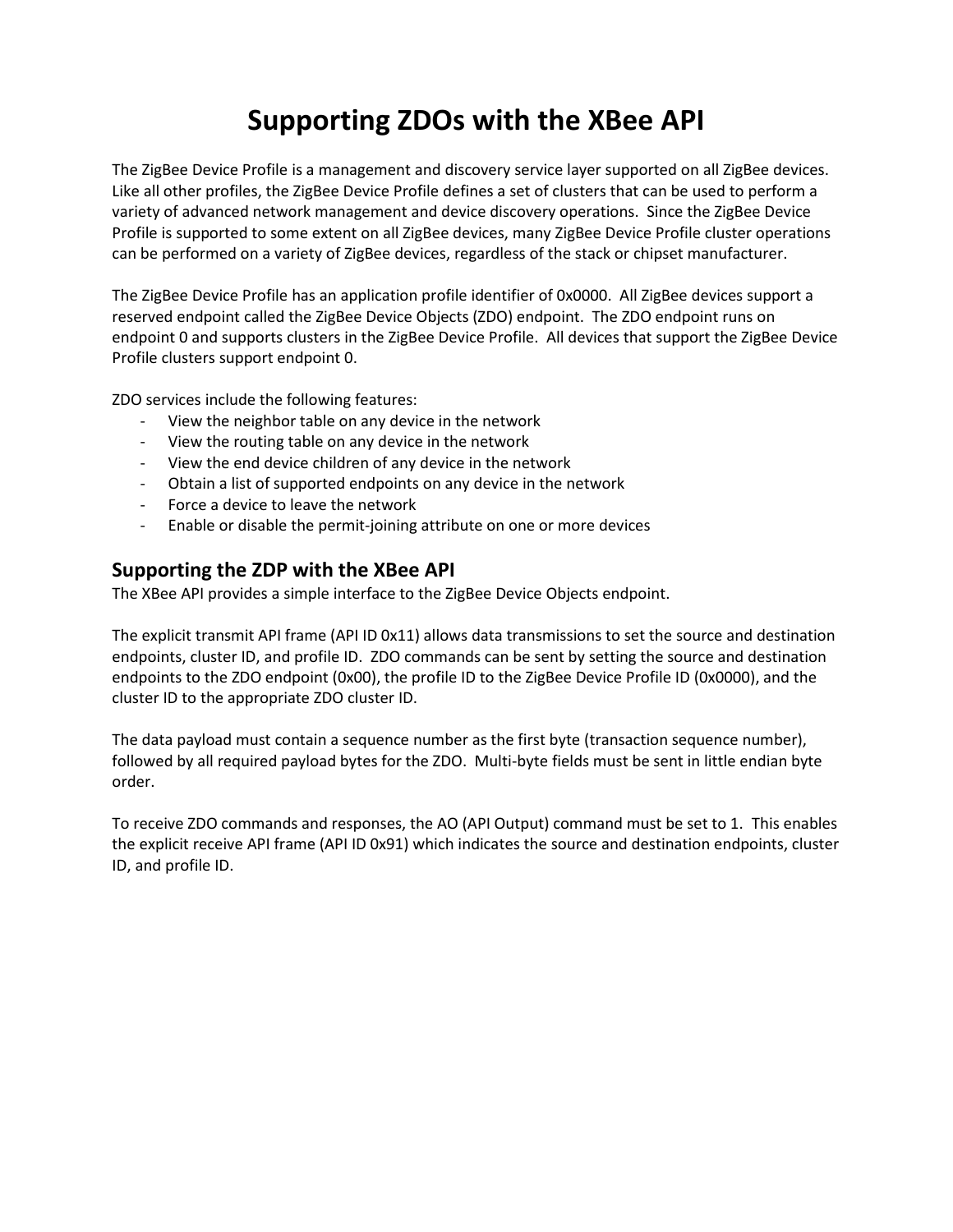The following section outlines common ZDO commands including the following:

| <b>ZDO Command</b>                       | <b>Cluster ID</b> |
|------------------------------------------|-------------------|
| Network (16-bit) Address Request         | 0x0000            |
| Network (16-bit) Address Response        | 0x8000            |
| IEEE (64-bit) Address Request            | 0x0001            |
| IEEE (64-bit) Address Response           | 0x8001            |
| <b>Node Descriptor Request</b>           | 0x0002            |
| Node Descriptor Response                 | 0x8002            |
| <b>Simple Descriptor Request</b>         | 0x0004            |
| Simple Descriptor Response               | 0x8004            |
| <b>Active Endpoints Request</b>          | 0x0005            |
| <b>Active Endpoints Response</b>         | 0x8005            |
| <b>Match Descriptor Request</b>          | 0x0006            |
| <b>Match Descriptor Response</b>         | 0x8006            |
| <b>Complex Descriptor Request</b>        | 0x0010            |
| <b>Complex Descriptor Response</b>       | 0x8010            |
| <b>User Descriptor Request</b>           | 0x0011            |
| <b>User Descriptor Response</b>          | 0x8011            |
| <b>User Descriptor Set</b>               | 0x0014            |
| Management Network Discovery Request     | 0x0030            |
| Management Network Discovery Response    | 0x8030            |
| Management LQI (Neighbor Table) Request  | 0x0031            |
| Management LQI (Neighbor Table) Response | 0x8031            |
| Management Rtg (Routing Table) Request   | 0x0032            |
| Management Rtg (Routing Table) Response  | 0x8032            |
| Management Leave Request                 | 0x0034            |
| Management Leave Response                | 0x8034            |
| Management Permit Join Request           | 0x0036            |
| Management Permit Join Response          | 0x8036            |
| Management Network Update Request        | 0x0038            |
| Management Network Update Notify         | 0x8038            |

NOTE: At the time of this writing, the XBee ZB 2x41 firmware does not support the match descriptor, complex descriptor, user descriptor, and management network discovery ZDOs. These commands can be sent with the API, but remote XBees will not respond to these ZDOs at this time. Future firmware releases might add support for these.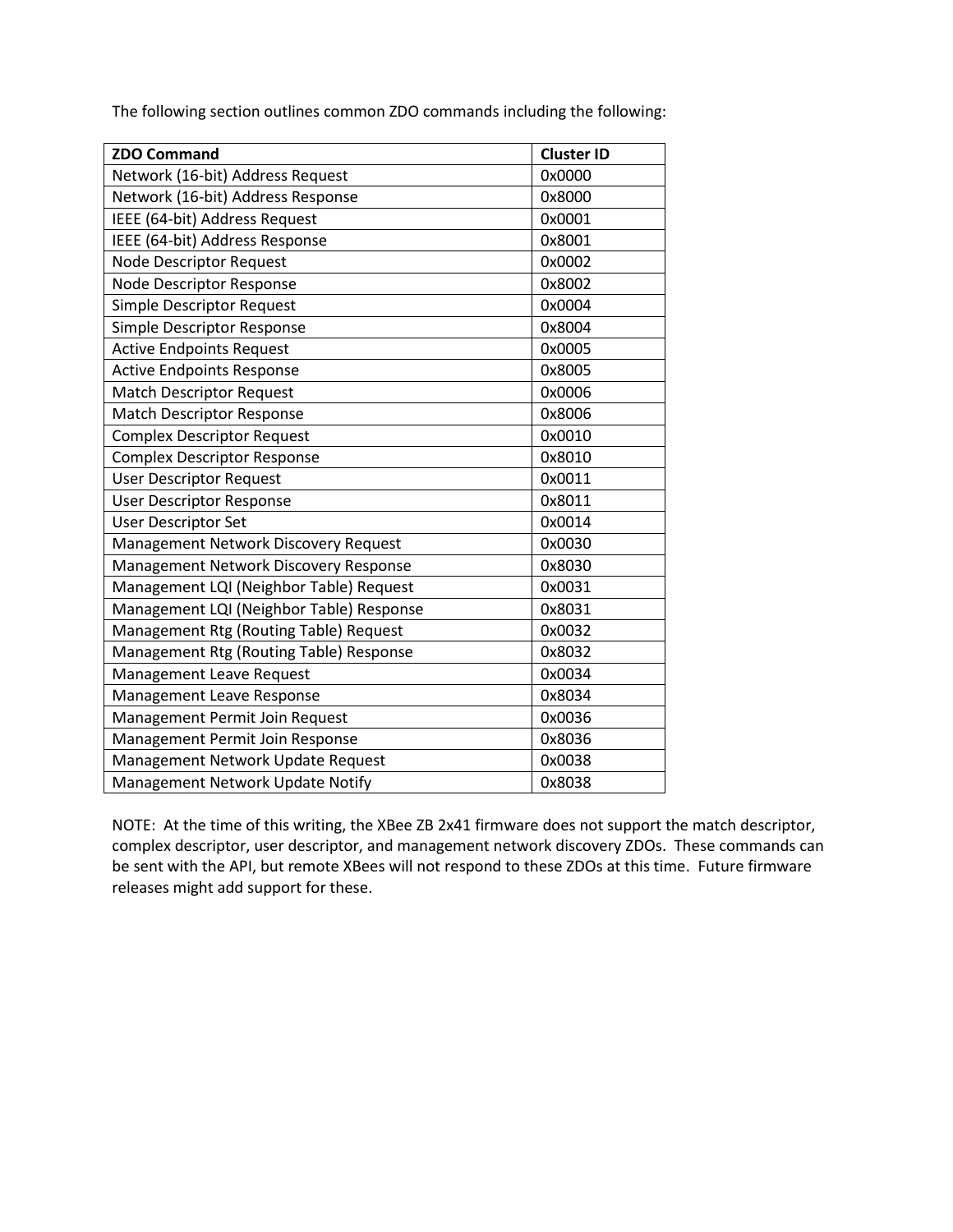## **ZDO Clusters**

## **Network Address Request**

### **Cluster ID**: 0x0000

**Description**: Broadcast transmission used to discover the 16-bit (network) address of a remote device with a matching 64-bit address.

| <b>Field Name</b>   | Size (bytes) | <b>Description</b>                                                                                                                                                                                                                                                                                                                                 |
|---------------------|--------------|----------------------------------------------------------------------------------------------------------------------------------------------------------------------------------------------------------------------------------------------------------------------------------------------------------------------------------------------------|
| <b>IEEE Address</b> | 8            | 64-bit address of a device in the network whose 16-bit (network) address                                                                                                                                                                                                                                                                           |
|                     |              | is being discovered                                                                                                                                                                                                                                                                                                                                |
| Request Type        | 1            | 0x00 - Single device response. (Only the device with a matching IEEE<br>address responds.)<br>0x01 - Extended response. (The device with a matching IEEE address<br>responds AND sends a list of the 16-bit addresses of devices in its<br>associated device list starting at 'Start Index' until the next entry won't<br>fit in the data payload. |
| Start Index         |              | Indicates the starting index in the associated device list to return 16-bit<br>addresses. Only used if extended response is requested.                                                                                                                                                                                                             |

## **Network Address Response**

### **Cluster ID**: 0x8000

**Description**: Indicates the 16-bit (network) address of a remote whose 64-bit address matched the address in the request. If an extended response was requested, this will also include the 16-bit addresses of devices in the associated device list.

| <b>Field Name</b>   | Size (bytes) | <b>Description</b>                                                       |
|---------------------|--------------|--------------------------------------------------------------------------|
| <b>Status</b>       |              |                                                                          |
| <b>IEEE Address</b> | 8            | Indicates the 64-bit address of the responding device                    |
| <b>Network</b>      | 2            | Indicates the 16-bit address of the responding device                    |
| Address             |              |                                                                          |
| Number of           | 0/1          | Returns the number of addresses in the packet. Byte not included in      |
| Addresses           |              | response if an extended response was not requested.                      |
| Start Index         | 0/1          | Starting index into the associated device list for this report. Multiple |
|                     |              | requests might be necessary to read all devices in the list.             |
| <b>Network</b>      | Variable     | List of all 16-bit addresses in the associated device list.              |
| Addresses of        |              |                                                                          |
| Associated          |              |                                                                          |
| Device List         |              |                                                                          |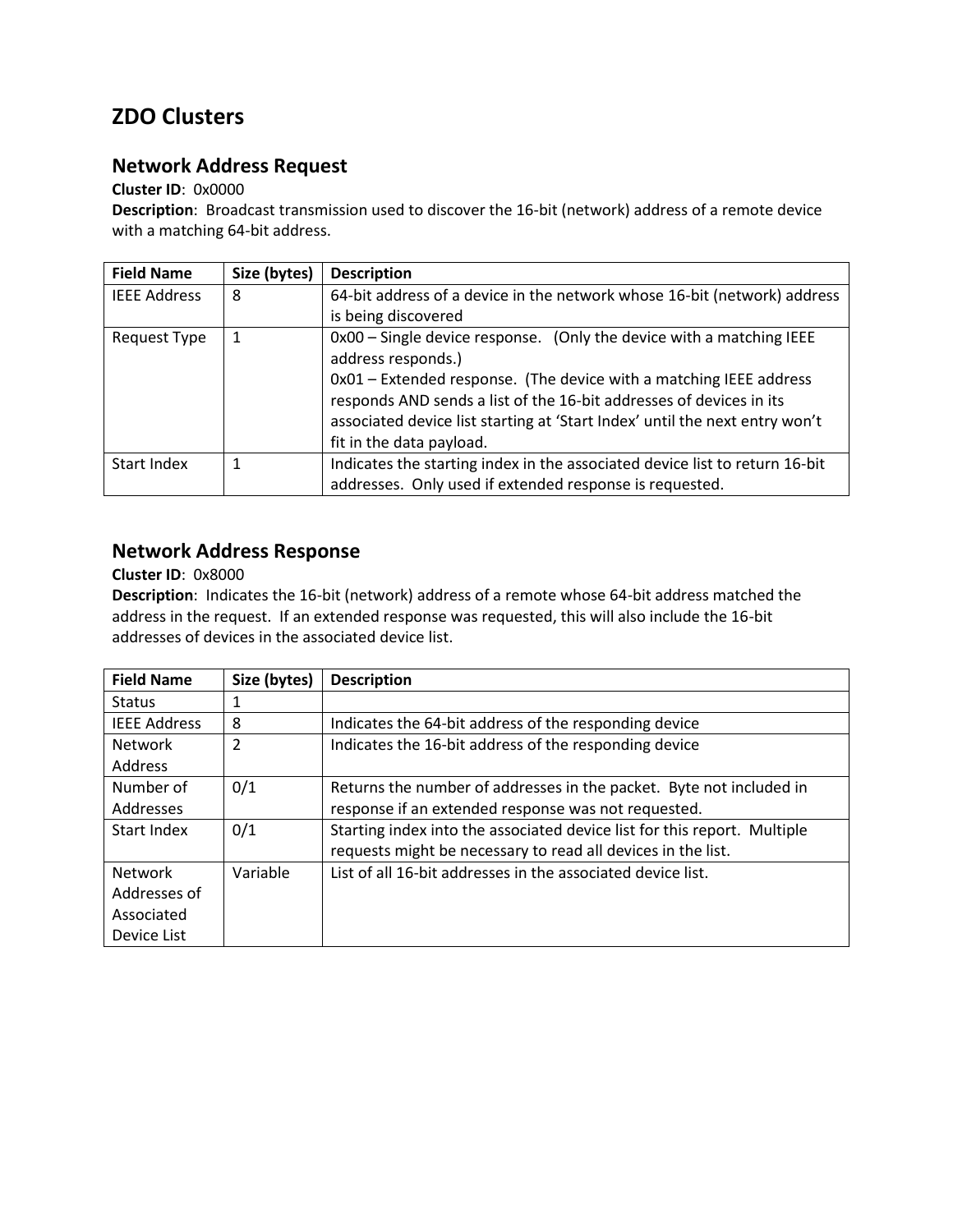## **IEEE Address Request**

### **Cluster ID**: 0x0001

**Description**: Unicast transmission used to discover the 64-bit (IEEE) address of a remote device with a matching 16-bit address.

| <b>Field Name</b> | Size (bytes) | <b>Description</b>                                                                                                                                                                                                                                                                                                                                 |
|-------------------|--------------|----------------------------------------------------------------------------------------------------------------------------------------------------------------------------------------------------------------------------------------------------------------------------------------------------------------------------------------------------|
| Network           | 2            | 16-bit address of a device in the network whose 64-bit (network) address                                                                                                                                                                                                                                                                           |
| Address           |              | is being discovered                                                                                                                                                                                                                                                                                                                                |
| Request Type      | 1            | 0x00 - Single device response. (Only the device with a matching IEEE<br>address responds.)<br>0x01 - Extended response. (The device with a matching IEEE address<br>responds AND sends a list of the 16-bit addresses of devices in its<br>associated device list starting at 'Start Index' until the next entry won't<br>fit in the data payload. |
| Start Index       |              | Indicates the starting index in the associated device list to return 16-bit                                                                                                                                                                                                                                                                        |
|                   |              | addresses. Only used if extended response is requested.                                                                                                                                                                                                                                                                                            |

## **IEEE Address Response**

### **Cluster ID**: 0x8001

**Description**: Indicates the 64-bit (IEEE) address of a remote whose 16-bit address matched the address in the request. If an extended response was requested, this will also include the 16-bit addresses of devices in the associated device list.

| <b>Field Name</b>   | Size (bytes) | <b>Description</b>                                                       |
|---------------------|--------------|--------------------------------------------------------------------------|
| <b>Status</b>       | 1            |                                                                          |
| <b>IEEE Address</b> | 8            | Indicates the 64-bit address of the responding device                    |
| <b>Network</b>      | 2            | Indicates the 16-bit address of the responding device                    |
| <b>Address</b>      |              |                                                                          |
| Number of           | 0/1          | Returns the number of addresses in the packet. Byte not included in      |
| Addresses           |              | response if an extended response was not requested.                      |
| Start Index         | 0/1          | Starting index into the associated device list for this report. Multiple |
|                     |              | requests might be necessary to read all devices in the list.             |
| <b>Network</b>      | Variable     | List of all 16-bit addresses in the associated device list.              |
| Addresses of        |              |                                                                          |
| Associated          |              |                                                                          |
| Device List         |              |                                                                          |

## **Node Descriptor Request**

Cluster ID: 0x0002

Description: Transmission used to discover the node descriptor of a device with a matching 16-bit address.

| <b>Field Name</b> | Size (bytes) | <b>Description</b>                                                       |
|-------------------|--------------|--------------------------------------------------------------------------|
| <b>Network</b>    |              | 16-bit address of a device in the network whose node descriptor is being |
| Address           |              | reguested.                                                               |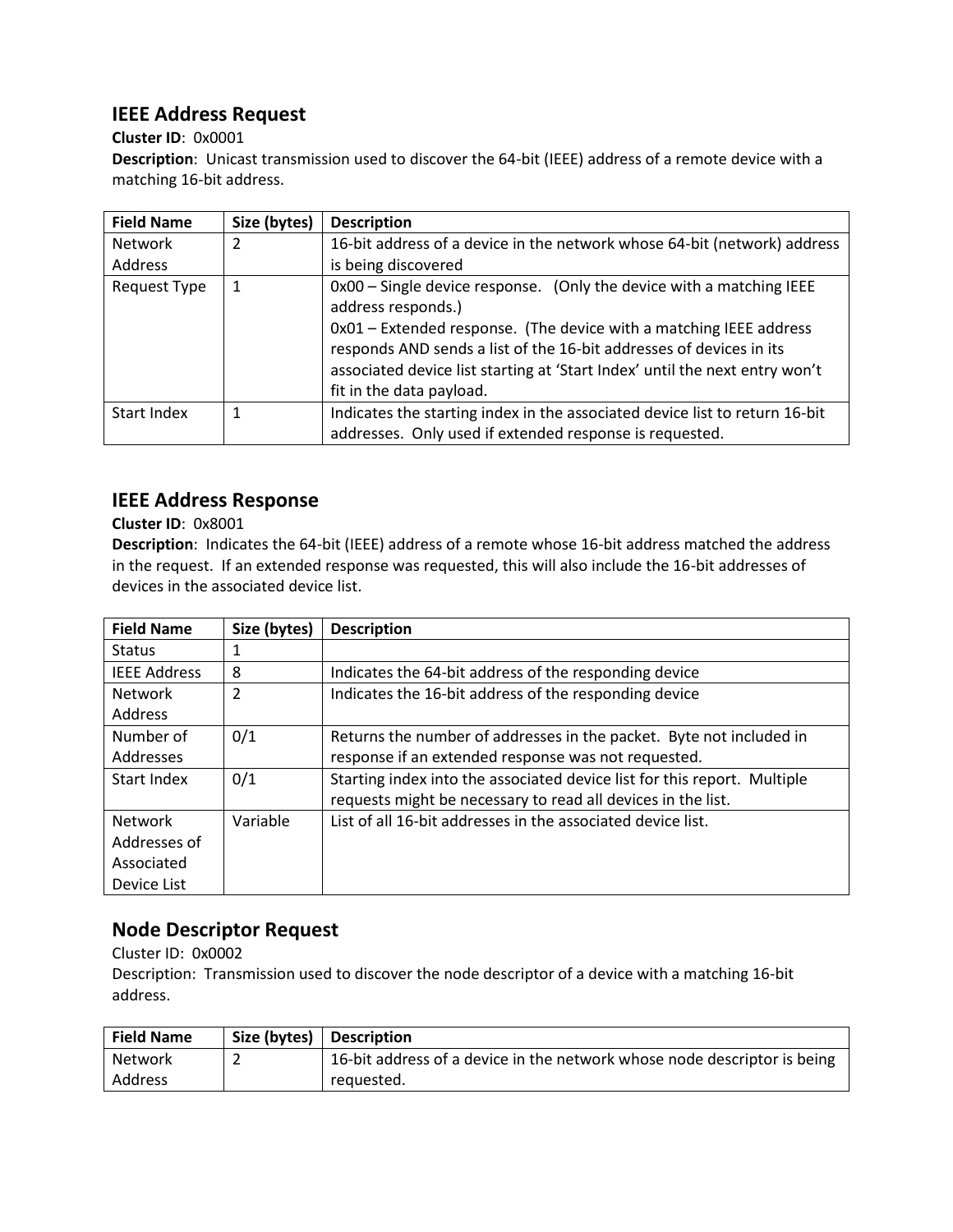## **Node Descriptor Response**

**Cluster ID**: 0x8002 **Description**: Indicates the node descriptor of the device.

| <b>Field Name</b> | Size (bytes) | <b>Description</b>                                    |
|-------------------|--------------|-------------------------------------------------------|
| <b>Status</b>     |              |                                                       |
| Network           |              | Indicates the 16-bit address of the responding device |
| Address           |              |                                                       |
| Node              | Variable     | See node descriptor below.                            |
| Descriptor        |              |                                                       |

### **Node Descriptor**

| <b>Name</b>               | Size (bits)    | <b>Description</b>                             |
|---------------------------|----------------|------------------------------------------------|
| Logical Type              | 3              | Indicates the logical device type:             |
|                           |                | 000 - Coordinator                              |
|                           |                | 001 - Router                                   |
|                           |                | 010 - End device                               |
| <b>Complex Descriptor</b> | $\mathbf{1}$   | 0 - Complex descriptor not supported           |
| Available                 |                | 1 - Complex descriptor supported               |
| <b>User Descriptor</b>    | $\overline{1}$ | 0 - User descriptor not supported              |
| Available                 |                | 1 - User descriptor supported                  |
| Reserved                  | 3              |                                                |
| <b>APS flags</b>          | 3              | Not supported. Set to 0                        |
| <b>Frequency Band</b>     | 5              | bit0 - 868 MHz                                 |
|                           |                | bit1 - Reserved                                |
|                           |                | bit2 - 900 MHz                                 |
|                           |                | $bit3 - 2.4 GHz$                               |
|                           |                | bit4 – Reserved                                |
| <b>MAC capability</b>     | 8              | Bit0 - Alternate PAN coordinator               |
| flags                     |                | Bit1 - Device Type                             |
|                           |                | Bit2 - Power source                            |
|                           |                | Bit3 - Receiver on when idle                   |
|                           |                | Bit4-5 - Reserved                              |
|                           |                | Bit6 - Security capability                     |
|                           |                | Bit7 - Allocate address                        |
| Manufacturer Code         | 16             | Indicates the manufacturer's code assigned     |
|                           |                | by the ZigBee Alliance.                        |
| Maximum Buffer            | 8              | Maximum size in bytes, of a data               |
| Size                      |                | transmission (including APS bytes)             |
| Maximum incoming          | 16             | Maximum number of bytes that can be            |
| transfer size             |                | received by the node.                          |
| Server mask               | 16             |                                                |
| Maximum outgoing          | 16             | Maximum number of bytes that can be            |
| transfer size             |                | transmitted by this device, including          |
|                           |                | fragmentation.                                 |
| Descriptor                | 8              | Bit0 - Extended active endpoint list available |
| capability field          |                | Bit1 - Extended simple descriptor list         |
|                           |                | available                                      |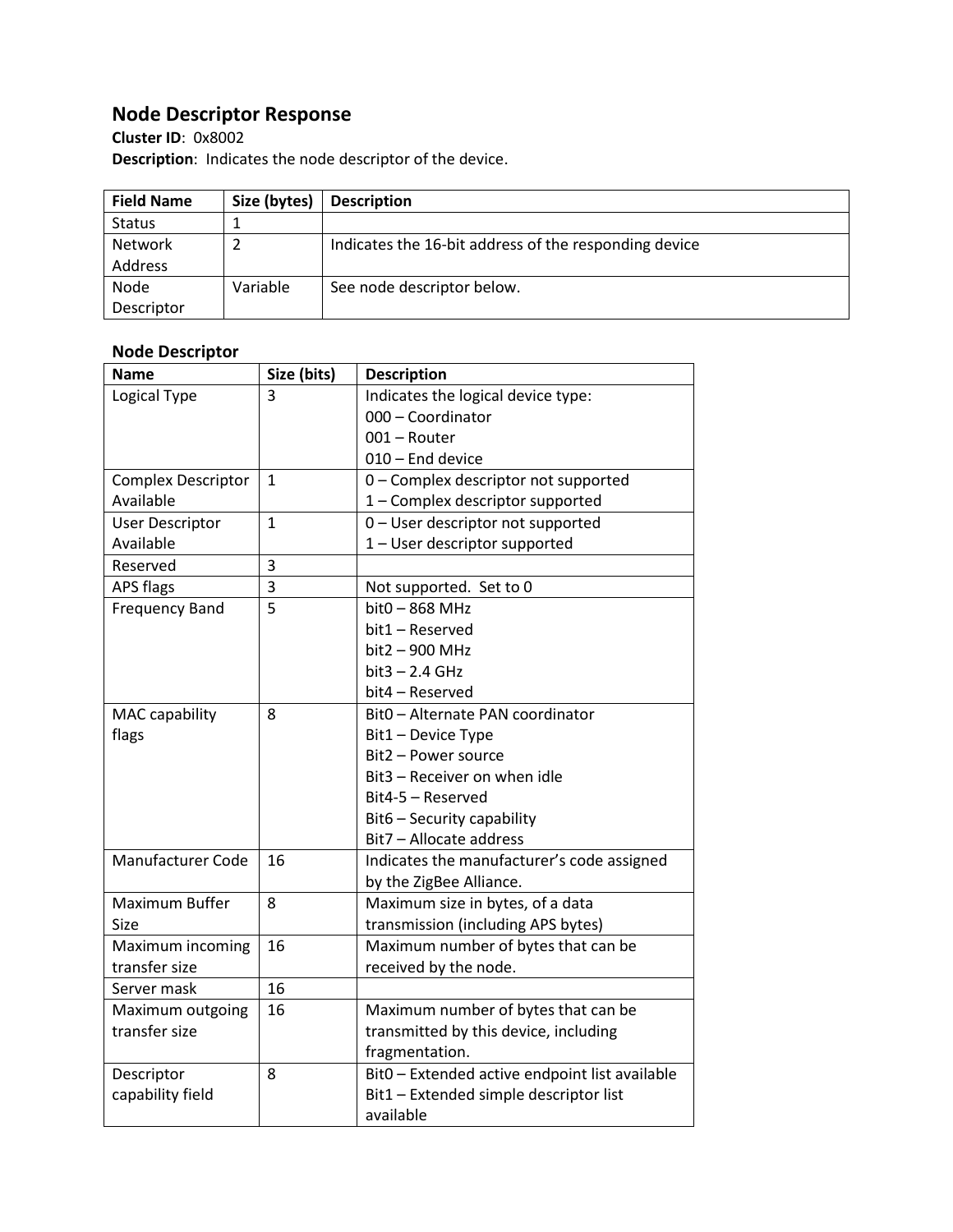## **Simple Descriptor Request**

Cluster ID: 0x0004

Description: Transmission used to discover the simple descriptor of a device with a matching 16-bit address.

| <b>Field Name</b> | Size (bytes) | <b>Description</b>                                                   |
|-------------------|--------------|----------------------------------------------------------------------|
| Network           |              | 16-bit address of a device in the network whose simple descriptor is |
| Address           |              | being requested.                                                     |
| Endpoint          |              | The endpoint on the destination from which to obtain the simple      |
|                   |              | descriptor.                                                          |

## **Simple Descriptor Response**

**Cluster ID**: 0x8004 **Description**: Indicates the simple descriptor of the device.

| <b>Field Name</b> | Size (bytes) | <b>Description</b>                                    |
|-------------------|--------------|-------------------------------------------------------|
| <b>Status</b>     |              |                                                       |
| Network           |              | Indicates the 16-bit address of the responding device |
| Address           |              |                                                       |
| Length            |              | Length of the simple descriptor                       |
| Simple            | Variable     | See simple descriptor below.                          |
| Descriptor        |              |                                                       |

### **Simple Descriptor**

| <b>Name</b>         | Size (bits) | <b>Description</b>                                             |
|---------------------|-------------|----------------------------------------------------------------|
| Endpoint            | 8           | The endpoint on the node to which this descriptor refers.      |
| Application profile | 16          | The profile ID supported on this endpoint.                     |
| ID                  |             |                                                                |
| Application device  | 16          | Specifies the device description identifier supported on       |
| ID                  |             | the device                                                     |
| Application device  | 4           | The version of the device description supported on this        |
| version             |             | endpoint.                                                      |
| Reserved            | 4           |                                                                |
| Input cluster count | 8           | The number of input clusters supported on this endpoint.       |
| Input cluster list  | Variable    | The list of input clusters supported on this endpoint.         |
|                     |             | Each cluster is 2 bytes in size. This field is not included if |
|                     |             | the input cluster count is 0.                                  |
| Output cluster      | 8           | The number of output clusters supported on this                |
| count               |             | endpoint.                                                      |
| Output cluster list | Variable    | The list of output clusters supported on this endpoint.        |
|                     |             | Each cluster is 2 bytes in size. This field is not included if |
|                     |             | the output cluster count is 0.                                 |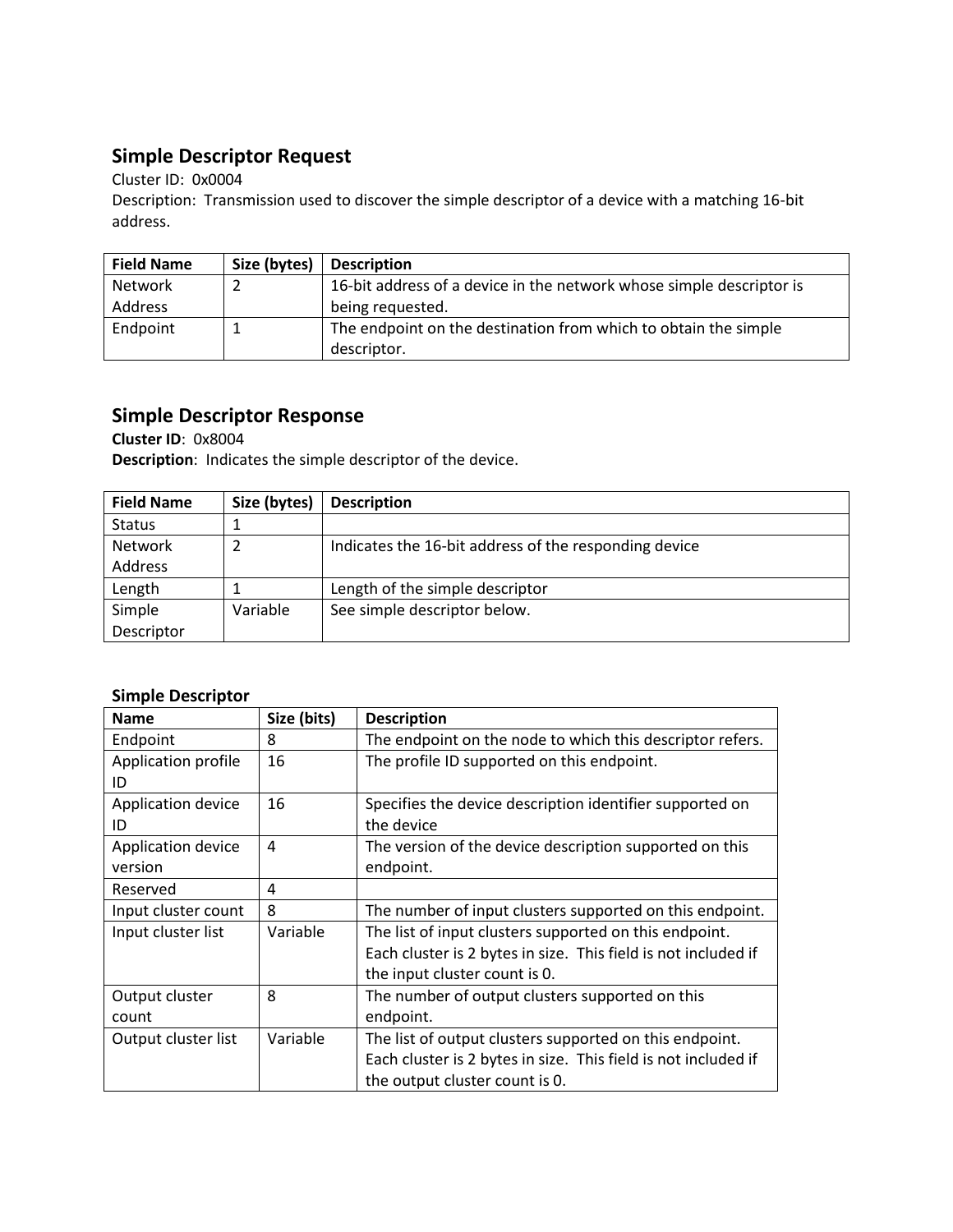## **Active Endpoints Request**

Cluster ID: 0x0005

Description: Transmission used to discover the active endpoints on a device with a matching 16-bit address.

| <b>Field Name</b> | Size (bytes)   Description                                           |
|-------------------|----------------------------------------------------------------------|
| Network           | 16-bit address of a device in the network whose active endpoint list |
| Address           | being requested.                                                     |

## **Active Endpoints Response**

**Cluster ID**: 0x8005

**Description**: Indicates the list of active endpoints supported on the device.

| <b>Field Name</b>    | Size (bytes) | <b>Description</b>                                                  |
|----------------------|--------------|---------------------------------------------------------------------|
| <b>Status</b>        |              |                                                                     |
| Network              |              | Indicates the 16-bit address of the responding device               |
| <b>Address</b>       |              |                                                                     |
| Active               |              | Number of endpoints in the following endpoint list                  |
| Endpoint             |              |                                                                     |
| Count                |              |                                                                     |
| Active               | Variable     | List of endpoints supported on the destination device. One byte per |
| <b>Endpoint List</b> |              | endpoint.                                                           |

## **Match Descriptor Request**

### **Cluster ID**: 0x0006

**Description**: Broadcast or unicast transmission used to discover the device(s) that supports a specified profile ID and/or clusters.

| <b>Field Name</b>     | Size (bytes)    | <b>Description</b>                                                         |
|-----------------------|-----------------|----------------------------------------------------------------------------|
| <b>Network</b>        | 2               | 16-bit address of a device in the network whose power descriptor is        |
| Address               |                 | being requested.                                                           |
| Profile ID            | 2               | Profile ID to be matched at the destination.                               |
| Number of             | 1               | The number of input clusters in the In Cluster List for matching. Set to 0 |
| <b>Input Clusters</b> |                 | if no clusters supplied.                                                   |
| Input Cluster         | $2*$            | List of input cluster IDs to be used for matching.                         |
| List                  | Number of       |                                                                            |
|                       | Input           |                                                                            |
|                       | Clusters        |                                                                            |
| Number of             | 1               | The number of output clusters in the Output Cluster List for matching.     |
| Output                |                 | Set to 0 if no clusters supplied.                                          |
| <b>Clusters</b>       |                 |                                                                            |
| <b>Output Cluster</b> | $2*$            | List of output cluster IDs to be used for matching.                        |
| List                  | Number of       |                                                                            |
|                       | Input           |                                                                            |
|                       | <b>Clusters</b> |                                                                            |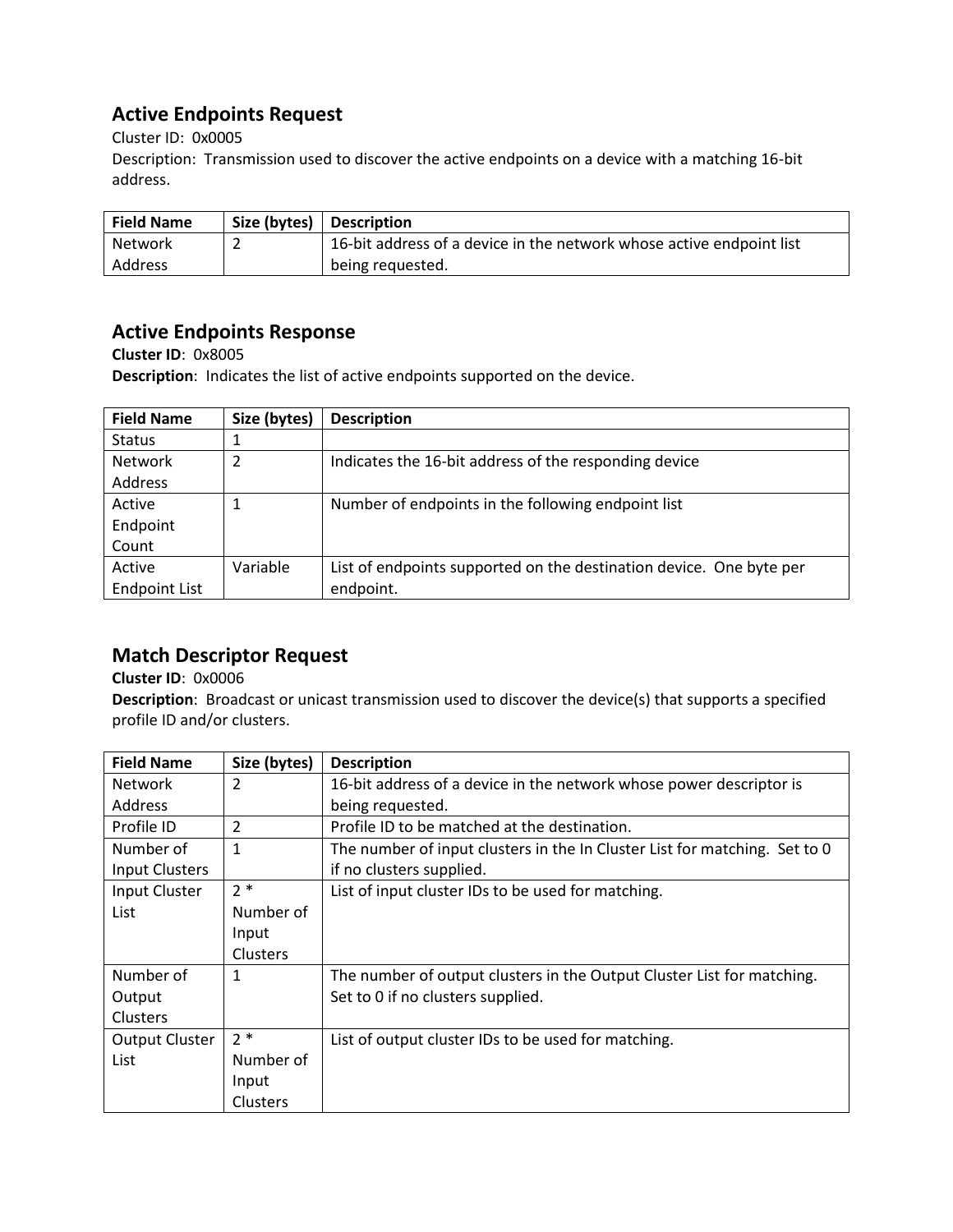### **Match Descriptor Response**

### **Cluster ID**: 0x8006

**Description**: If a descriptor match is found on the device, this response contains a list of endpoints that support the request criteria.

| <b>Field Name</b> | Size (bytes) | <b>Description</b>                                                  |
|-------------------|--------------|---------------------------------------------------------------------|
| <b>Status</b>     |              |                                                                     |
| Network           |              | Indicates the 16-bit address of the responding device               |
| Address           |              |                                                                     |
| Length            |              | The number of endpoints on the remote device that match the request |
|                   |              | criteria.                                                           |
| Match List        | Variable     | List of endpoints on the remote that match the request criteria.    |

### **Complex Descriptor Request**

**Cluster ID**: 0x0010

**Description**: Transmission used to discover the complex descriptor on a device with a matching 16-bit address.

| <b>Field Name</b> | Size (bytes) | <b>Description</b>                                                    |
|-------------------|--------------|-----------------------------------------------------------------------|
| Network           |              | 16-bit address of a device in the network whose complex descriptor is |
| Address           |              | being requested.                                                      |

## **Complex Descriptor Response**

**Cluster ID**: 0x8010 **Description**: Indicates the complex descriptor of the device.

| <b>Field Name</b> | Size (bytes) | <b>Description</b>                                    |
|-------------------|--------------|-------------------------------------------------------|
| <b>Status</b>     |              |                                                       |
| Network           |              | Indicates the 16-bit address of the responding device |
| Address           |              |                                                       |
| Length            |              | The number of bytes (size) of the complex descriptor  |
| Complex           | Variable     |                                                       |
| Descriptor        |              |                                                       |

## **User Descriptor Request**

**Cluster ID**: 0x0011

**Description**: Transmission used to discover the user descriptor on a device with a matching 16-bit address.

| <b>Field Name</b> | Size (bytes)   Description                                               |
|-------------------|--------------------------------------------------------------------------|
| l Network         | 16-bit address of a device in the network whose user descriptor is being |
| Address           | reguested.                                                               |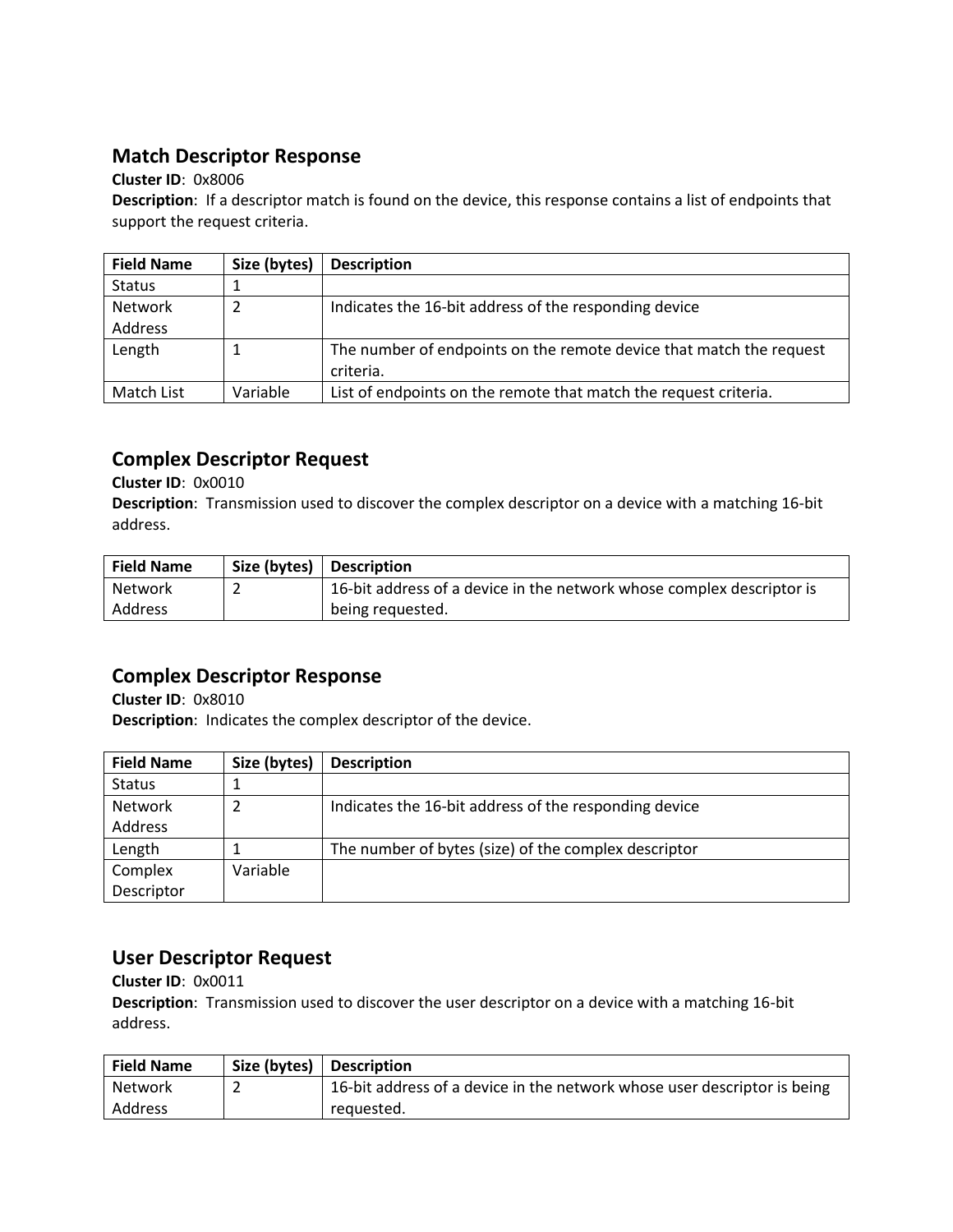## **User Descriptor Response**

**Cluster ID**: 0x8011 **Description**: Indicates the user descriptor of the device.

| <b>Field Name</b> | Size (bytes) | <b>Description</b>                                    |
|-------------------|--------------|-------------------------------------------------------|
| <b>Status</b>     |              |                                                       |
| Network           |              | Indicates the 16-bit address of the responding device |
| Address           |              |                                                       |
| Length            |              | The number of bytes (size) of the user descriptor     |
| User              | Variable     |                                                       |
| Descriptor        |              |                                                       |

## **User Descriptor Set**

**Cluster ID**: 0x0014 **Description**: Transmission used to set the user descriptor on a device with a matching 16-bit address.

| <b>Field Name</b> | Size (bytes) | <b>Description</b>                                                       |
|-------------------|--------------|--------------------------------------------------------------------------|
| <b>Network</b>    |              | 16-bit address of a device in the network whose user descriptor is being |
| Address           |              | requested.                                                               |
| Length            |              | Length of the user descriptor (up to 16 bytes).                          |
| User              | Up to $16$   | The user descriptor that should be set on the remote.                    |
| Descriptor        |              |                                                                          |

## **Management Network Discovery Request**

**Cluster ID**: 0x0030

**Description**: Unicast transmission used to cause a remote device to perform a network scan (to discover nearby networks).

| <b>Field Name</b>    | Size (bytes) | <b>Description</b>                                         |  |
|----------------------|--------------|------------------------------------------------------------|--|
| Scan Channels        | 4            | Bitmap indicating the channel mask that should be scanned. |  |
|                      |              | Examples (big endian byte order):                          |  |
|                      |              | $Channel$ $OxOB =$<br>0x800                                |  |
|                      |              | Channel $0x10 = 0x10000$                                   |  |
|                      |              | Channel $0x1A = 0x4000000$                                 |  |
|                      |              | All Channels $(0x0B - 0x1A) = 0x07FFF800$                  |  |
| <b>Scan Duration</b> |              | Time to scan on each channel                               |  |
| Start Index          |              | Start index in the resulting network list.                 |  |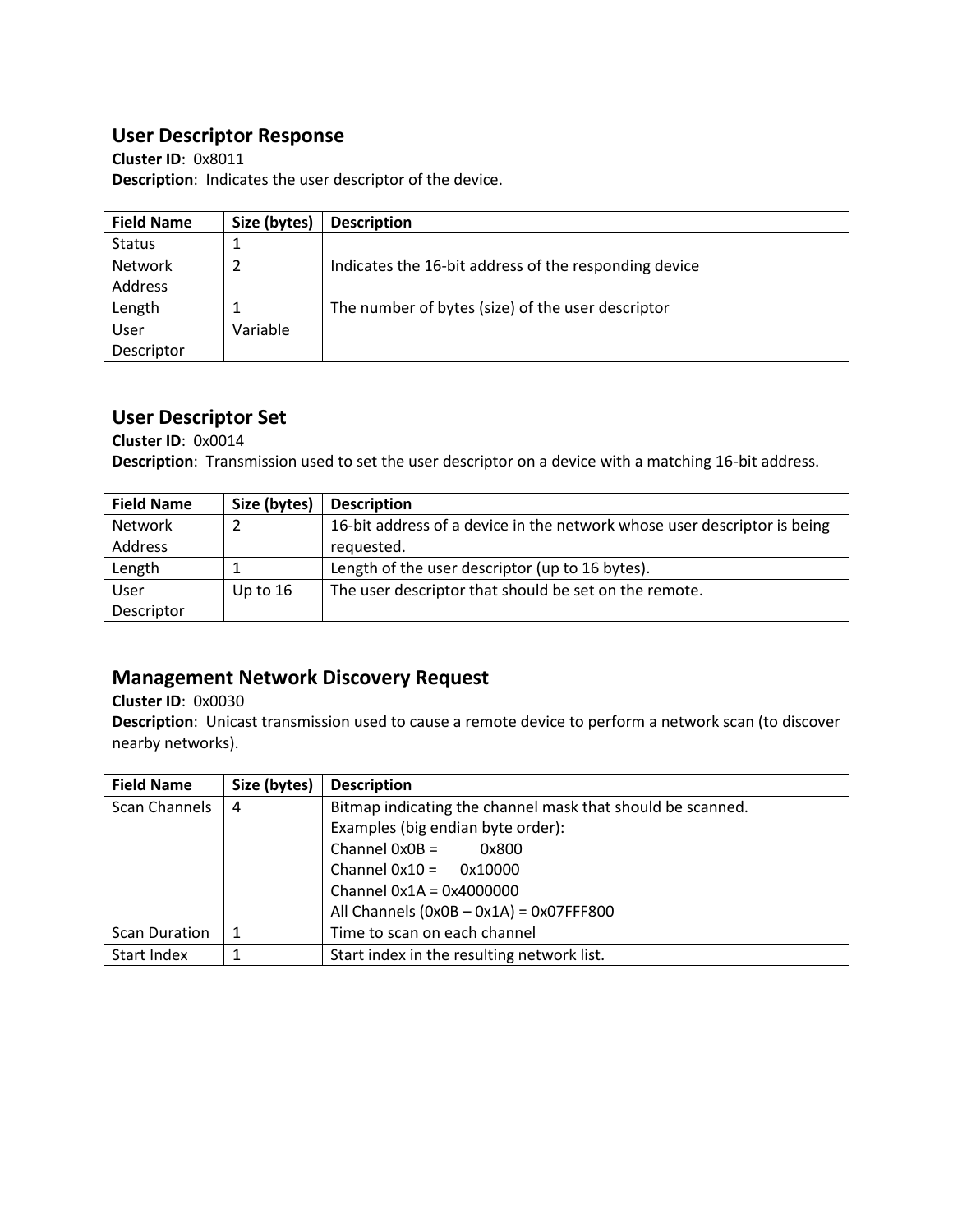## **Management Network Discovery Response**

**Cluster ID**: 0x8030 **Description**: Response to a network discovery request.

| <b>Field Name</b> | Size (bytes) | <b>Description</b>                                                |
|-------------------|--------------|-------------------------------------------------------------------|
| <b>Status</b>     |              |                                                                   |
| Network           |              | The total number of networks discovered.                          |
| Count             |              |                                                                   |
| Start Index       |              | The starting point in the network list.                           |
| Network List      |              | The number of network list descriptors included in this response. |
| Count             |              |                                                                   |
| Network List      | Variable     | A list of descriptors, one per discovered network.                |

### **Network List Descriptor**

| <b>Name</b>            | Size (bits) | <b>Description</b>                         |
|------------------------|-------------|--------------------------------------------|
| <b>Extended PAN ID</b> | 64          | The 64-bit extended PAN ID of the network  |
| Channel                | 8           | Current logical channel of the network.    |
| <b>Stack Profile</b>   | 4           | Indicates the stack profile of the network |
| ZigBee Version         | 4           | ZigBee protocol version of the network     |
| Beacon Order           | 4           | MAC layer beacon order.                    |
| Superframe Order       | 4           | MAC layer superframe order.                |
| PermitJoining          | 1           | $0$ – Joining is not enabled               |
|                        |             | 1 - Joining is currently enabled           |
| Reserved               |             | Reserved                                   |

## **Management LQI (Neighbor Table) Request**

**Cluster ID**: 0x0031

**Description**: Unicast transmission used to cause a remote device to return the contents of its neighbor table.

| <b>Field Name</b> | Size (bytes) $\vert$ | <b>Description</b>                                                   |
|-------------------|----------------------|----------------------------------------------------------------------|
| Start Index       |                      | Start index in the neighbor table to return neighbor entries. The    |
|                   |                      | response cannot include more than 2-3 entries. Multiple LQI requests |
|                   |                      | may be required to read the entire neighbor table.                   |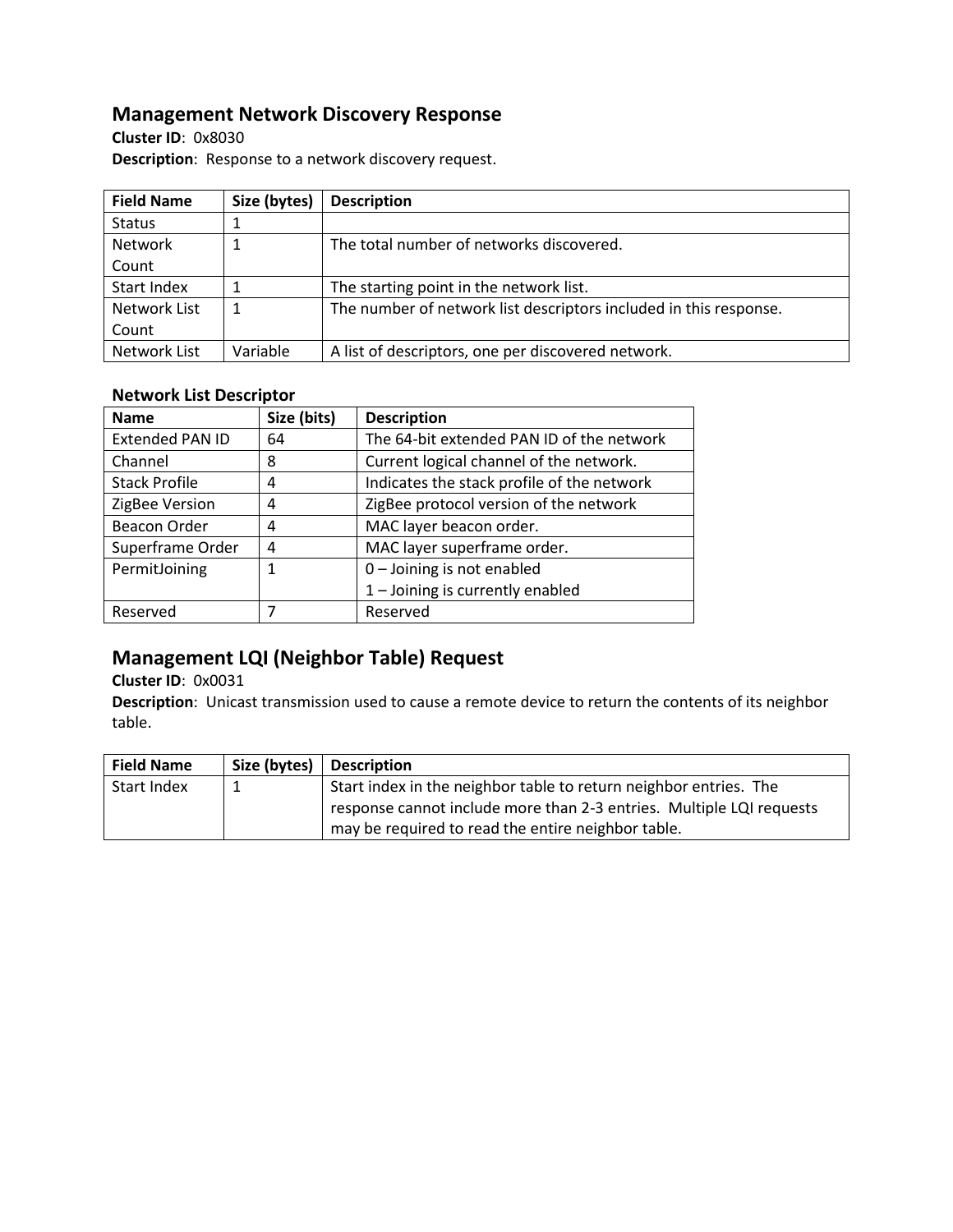## **Management LQI (Neighbor Table) Response**

**Cluster ID**: 0x8031 **Description**: Indicates the neighbor table contents of the device.

| <b>Field Name</b>  | Size (bytes) | <b>Description</b>                                    |
|--------------------|--------------|-------------------------------------------------------|
| <b>Status</b>      |              |                                                       |
| Neighbor Table     | 1            | The total number of neighbor table entries            |
| Entries            |              |                                                       |
| Start Index        |              | The starting point in the neighbor table              |
| Network Table List | 1            | The number of neighbor table entries in this response |
| Count              |              |                                                       |
| Neighbor Table     | Variable     | A list of neighbor table entries.                     |
| List               |              |                                                       |

### **Neighbor Table Entry**

| <b>Name</b>             | Size (bits)    | <b>Description</b>                                    |
|-------------------------|----------------|-------------------------------------------------------|
| <b>Extended PAN ID</b>  | 64             | The 64-bit extended PAN ID of the neighboring         |
|                         |                | device                                                |
| <b>Extended Address</b> | 64             | 64-bit address of the neighboring device              |
| <b>Network Address</b>  | 16             | The 16-bit address of the neighboring device          |
| Device Type             | $\overline{2}$ | The type of neighbor:                                 |
|                         |                | 0x0 - ZigBee coordinator                              |
|                         |                | $0x1 - ZigBee$ router                                 |
|                         |                | 0x2 - ZigBee end device                               |
|                         |                | 0x3 - Unknown                                         |
| Receiver On When        | $\overline{2}$ | Indicates if the neighbor's receiver is enabled       |
| Idle                    |                | during idle times.                                    |
|                         |                | 0x0 - Receiver is off                                 |
|                         |                | $0x1$ – Receiver is on                                |
|                         |                | 0x02 - Unknown                                        |
| Relationship            | 3              | The relationship of the neighbor with the remote      |
|                         |                | device:                                               |
|                         |                | 0x0 - Neighbor is the parent                          |
|                         |                | 0x1 - Neighbor is a child                             |
|                         |                | 0x2 - Neighbor is a sibling                           |
|                         |                | 0x3 - None of the above                               |
|                         |                | 0x4 - Previous child                                  |
| Reserved                | 1              | Set to 0.                                             |
| Permit Joining          | $\overline{2}$ | Indicates if the neighbor is accepting join requests. |
|                         |                | 0x0 - Neighbor not accepting joins                    |
|                         |                | 0x1 - Neighbor is accepting joins                     |
|                         |                | 0x2 - Unknown                                         |
| Reserved                | 6              | Set to 0.                                             |
| Depth                   | 8              | The tree depth of the neighbor device. A value of     |
|                         |                | 0x00 indicates the device is the ZigBee coordinator   |
|                         |                | for the network.                                      |
| LQI                     | 8              | The estimated link quality of data transmissions      |
|                         |                | from this neighboring device.                         |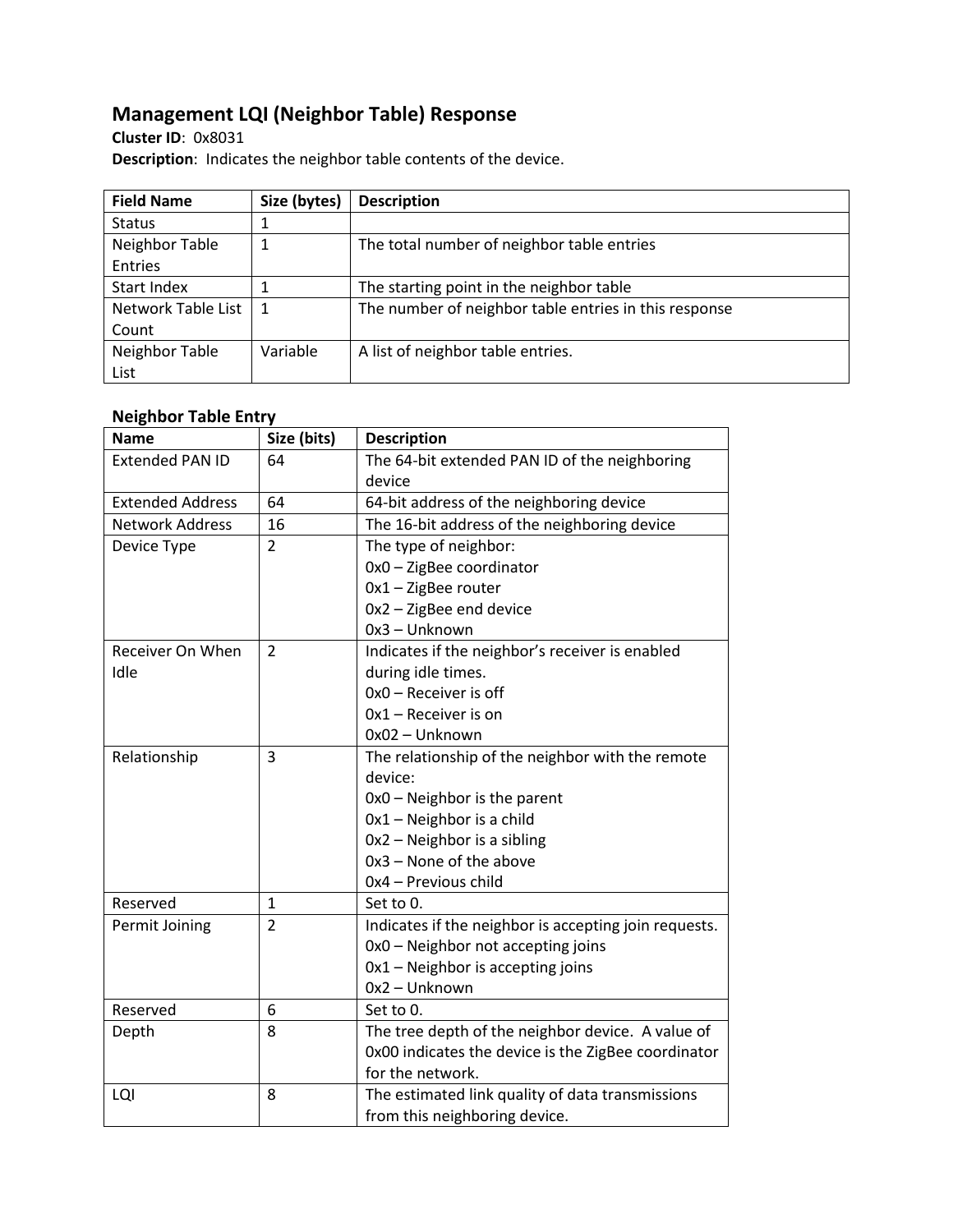## **Management Rtg (Routing Table) Request**

**Cluster ID**: 0x0032

**Description**: Unicast transmission used to cause a remote device to return the contents of its routing table.

| <b>Field Name</b> | Size (bytes) | <b>Description</b>                                                       |
|-------------------|--------------|--------------------------------------------------------------------------|
| Start Index       |              | Start index in the routing table to return routing table entries. The    |
|                   |              | response cannot include more than a handful of entries. Multiple         |
|                   |              | routing table requests may be required to read the entire routing table. |

## **Management Rtg (Routing Table) Response**

**Cluster ID**: 0x8032

**Description**: Indicates the routing table contents of the device.

| <b>Field Name</b>               | Size (bytes) | <b>Description</b>                                   |
|---------------------------------|--------------|------------------------------------------------------|
| <b>Status</b>                   |              |                                                      |
| <b>Routing Table</b><br>Entries |              | The total number of routing table entries            |
| Start Index                     |              | The starting point in the routing table              |
| <b>Routing Table</b>            |              | The number of routing table entries in this response |
| List Count                      |              |                                                      |
| <b>Routing Table</b><br>List    | Variable     | A list of routing table entries.                     |

### **Routing Table Entry**

| <b>Name</b>             | Size (bits)    | <b>Description</b>                             |
|-------------------------|----------------|------------------------------------------------|
| Destination             | 16             | The 16-bit address of the destination device   |
| Address                 |                |                                                |
| <b>Status</b>           | 3              | Status of the route:                           |
|                         |                | $0x0 -$ Active                                 |
|                         |                | 0x1 - Discovery Underway                       |
|                         |                | 0x2 - Discovery Failed                         |
|                         |                | $0x3$ – Inactive                               |
|                         |                | 0x4 - Validation Underway                      |
|                         |                |                                                |
| Memory                  | 1              | Indicates if the device is a low-memory        |
| <b>Constrained Flag</b> |                | concentrator                                   |
| Many-to-One Flag        | $\mathbf{1}$   | Flag indicating the destination is a           |
|                         |                | concentrator (ssued a many-to-one request).    |
| Route Record            | 1              | Flag indicating if a route record message      |
| Required                |                | should be sent to the device prior to the next |
|                         |                | data transmission.                             |
| Reserved                | $\mathfrak{p}$ |                                                |
| Next-hop Address        | 16             | 16-bit address of the next hop.                |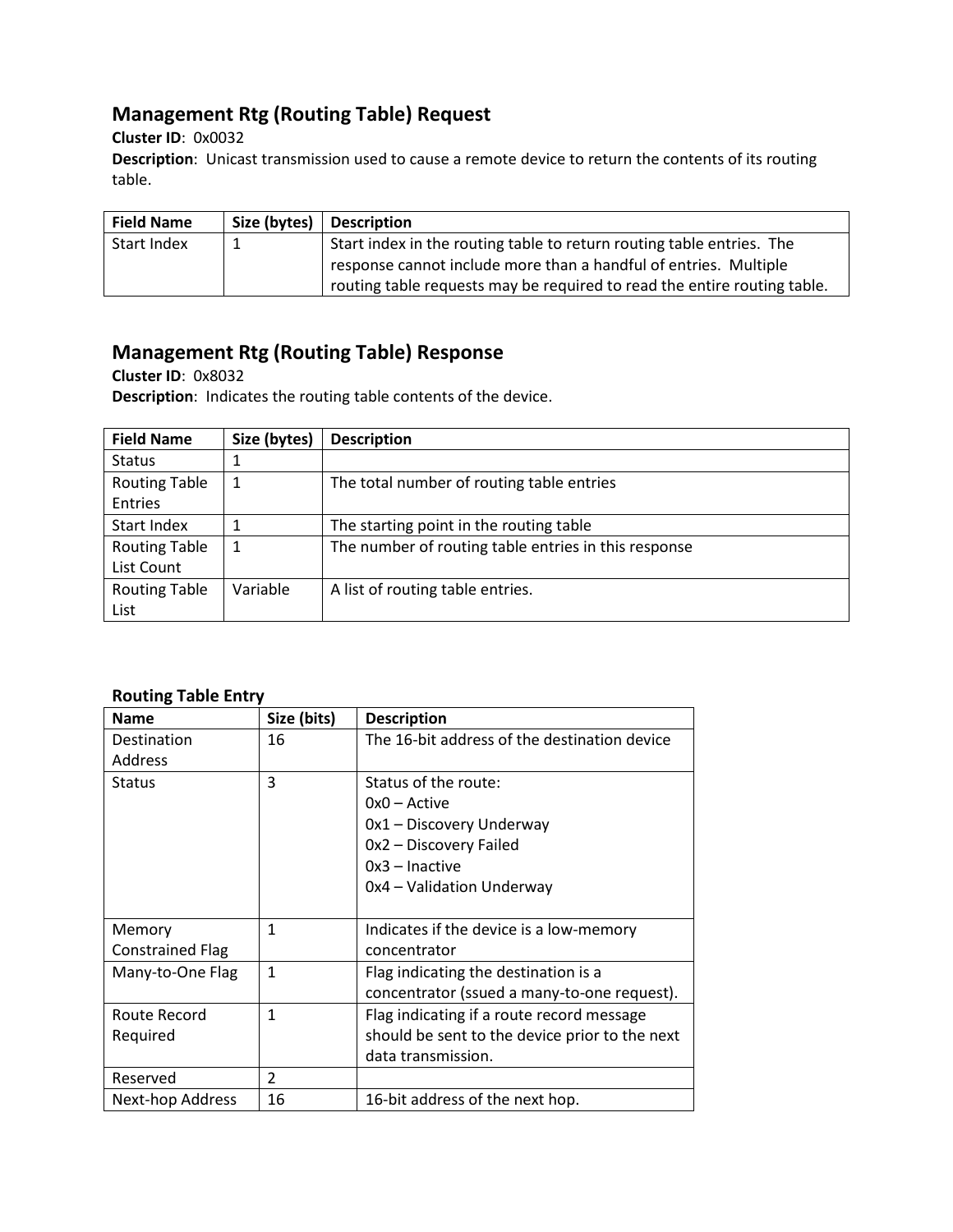### **Management Leave Request**

**Cluster ID**: 0x0034 **Description**: Transmission used to cause a remote device to leave the network.

| <b>Field Name</b> | Size (bytes) | <b>Description</b>                                                     |
|-------------------|--------------|------------------------------------------------------------------------|
| Device            | -8           | Address of the device the command is addressed to. See section         |
| Address           |              | 3.2.2.1.6 for details.                                                 |
| Options           |              | Bitfield:                                                              |
|                   |              | $0x01$ – Rejoin (If set, the device is asked to rejoin the network.)   |
|                   |              | 0x02 - Remove Children (If set, the device should remove its children) |

### **Management Leave Response**

**Cluster ID**: 0x8034

**Description**: Indicates the status of a leave request.

| <b>Field Name</b> | Size (bytes) | <b>Description</b>                       |
|-------------------|--------------|------------------------------------------|
| Status            |              | Indicates the status of a leave request. |

### **Management Permit Join Request**

**Cluster ID**: 0x0036

**Description**: Unicast or broadcast transmission used to cause a remote device or devices to enable joining for a time.

| <b>Field Name</b>   | Size (bytes) | <b>Description</b>                                                        |
|---------------------|--------------|---------------------------------------------------------------------------|
| Permit              |              | Specifies the time that joining should be enabled (in seconds). If set to |
| <b>Duration</b>     |              | OxFF, joining is enabled permanently.                                     |
| <b>Trust Center</b> |              | If set to 1 and the remote is a trust center, the command affects the     |
| Significance        |              | trust center authentication policy. Otherwise, it has no effect.          |

### **Management Permit Joining Response**

**Cluster ID**: 0x8036 **Description**: Indicates the status of a permit joining request.

| <b>Field Name</b> | Size (bytes)   Description |                                                   |
|-------------------|----------------------------|---------------------------------------------------|
| Status            |                            | Indicates the status of a permit joining request. |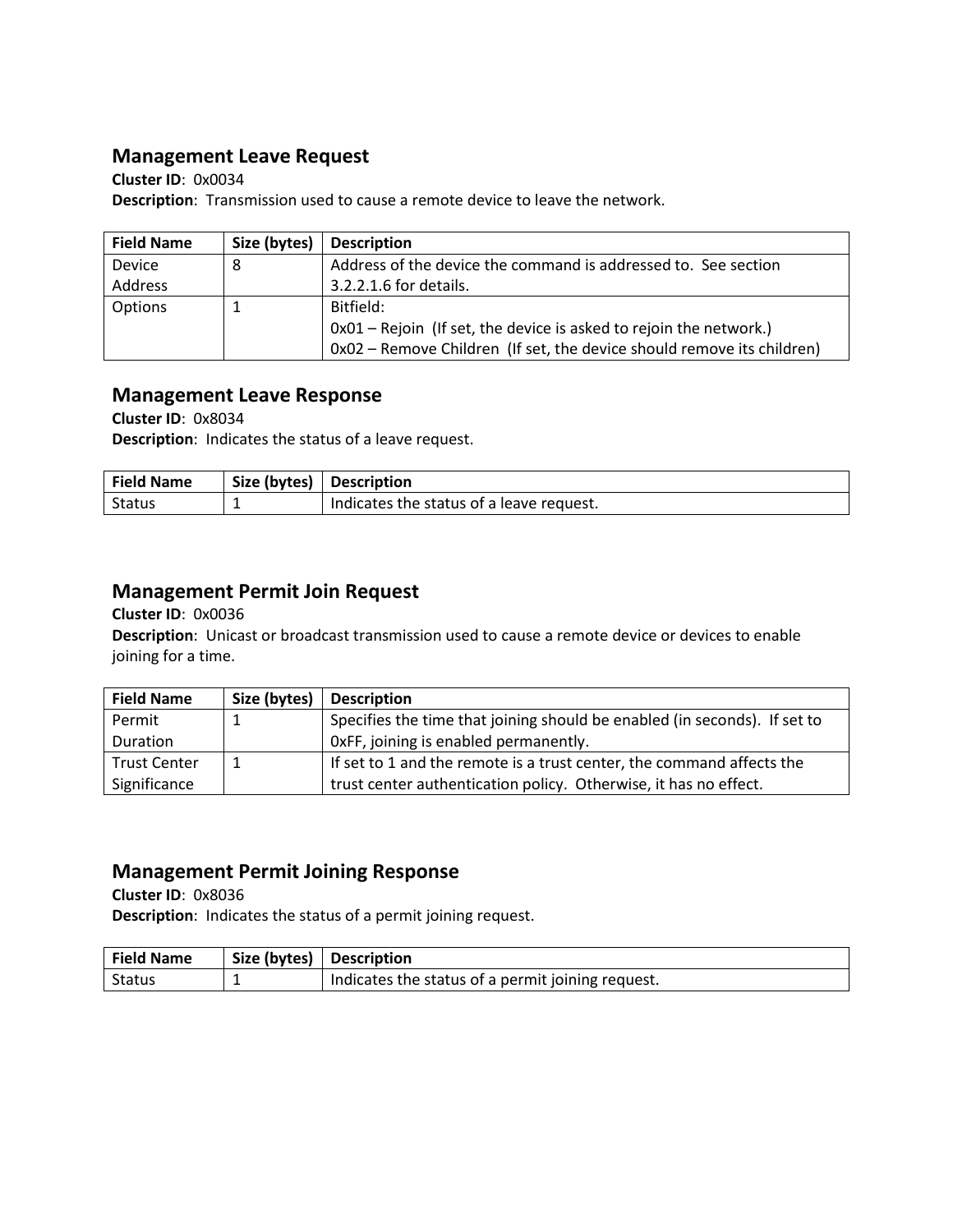## **Management Network Update Request**

**Cluster ID**: 0x0038

**Description**: Unicast transmission used to cause a remote device to do one of several things:

- Update the channel mask and network manager address (if scan duration = 0xFF)
- Change the network operating channel (if scan duration = 0xFE)
- Request to scan channels and report the results (if scan duration < 6)

| <b>Field Name</b>    | Size (bytes) | <b>Description</b>                                                          |
|----------------------|--------------|-----------------------------------------------------------------------------|
| Scan Channels        | 4            | Bitmap indicating the channel mask that should be scanned.                  |
|                      |              | Examples (big endian byte order):                                           |
|                      |              | Channel $0x0B =$<br>0x800                                                   |
|                      |              | Channel $0x10 =$<br>0x10000                                                 |
|                      |              | Channel $0x1A = 0x4000000$                                                  |
|                      |              | All Channels $(0x0B - 0x1A) = 0x07FFF800$                                   |
| <b>Scan Duration</b> | 1            | Set as described above to invoke the desired command.                       |
| Scan Count           | 0/1          | If scan duration $<$ 6, specifies the number of energy scans to conduct and |
|                      |              | report. This can result in multiple responses being sent.                   |
| <b>Network</b>       | 0/1          | Set by the network channel manager                                          |
| Update ID            |              |                                                                             |
| Network              | 0/2          | If scan duration = 0xFF, indicates the network address of the network       |
| Manager              |              | manager (who has network manager bit set in its node descriptor)            |
| Address              |              |                                                                             |

## **Management Network Update Notify**

**Cluster ID**: 0x8038

**Description**: Indicates the RF conditions near the device.

| <b>Field Name</b>    | Size (bytes) | <b>Description</b>                                                |
|----------------------|--------------|-------------------------------------------------------------------|
| <b>Status</b>        |              | Status of the Management Network Update notify command.           |
| Scanned              | 4            | List of channels scanned by the request.                          |
| Channels             |              |                                                                   |
| Total                | 2            | Count of the total transmissions reported by the device.          |
| Transmissions        |              |                                                                   |
| Transmission         | 2            | Sum of the transmission failures reported by the device           |
| Failures             |              |                                                                   |
| Scanned              | 1            | The number of records contained in the energy values list.        |
| <b>Channels List</b> |              |                                                                   |
| Count                |              |                                                                   |
| <b>Energy Values</b> | Variable     | The result of an energy measurement made on the scanned channels, |
|                      |              | one byte per energy measurement.                                  |
|                      |              | OxFF - Too much interference on the channel.                      |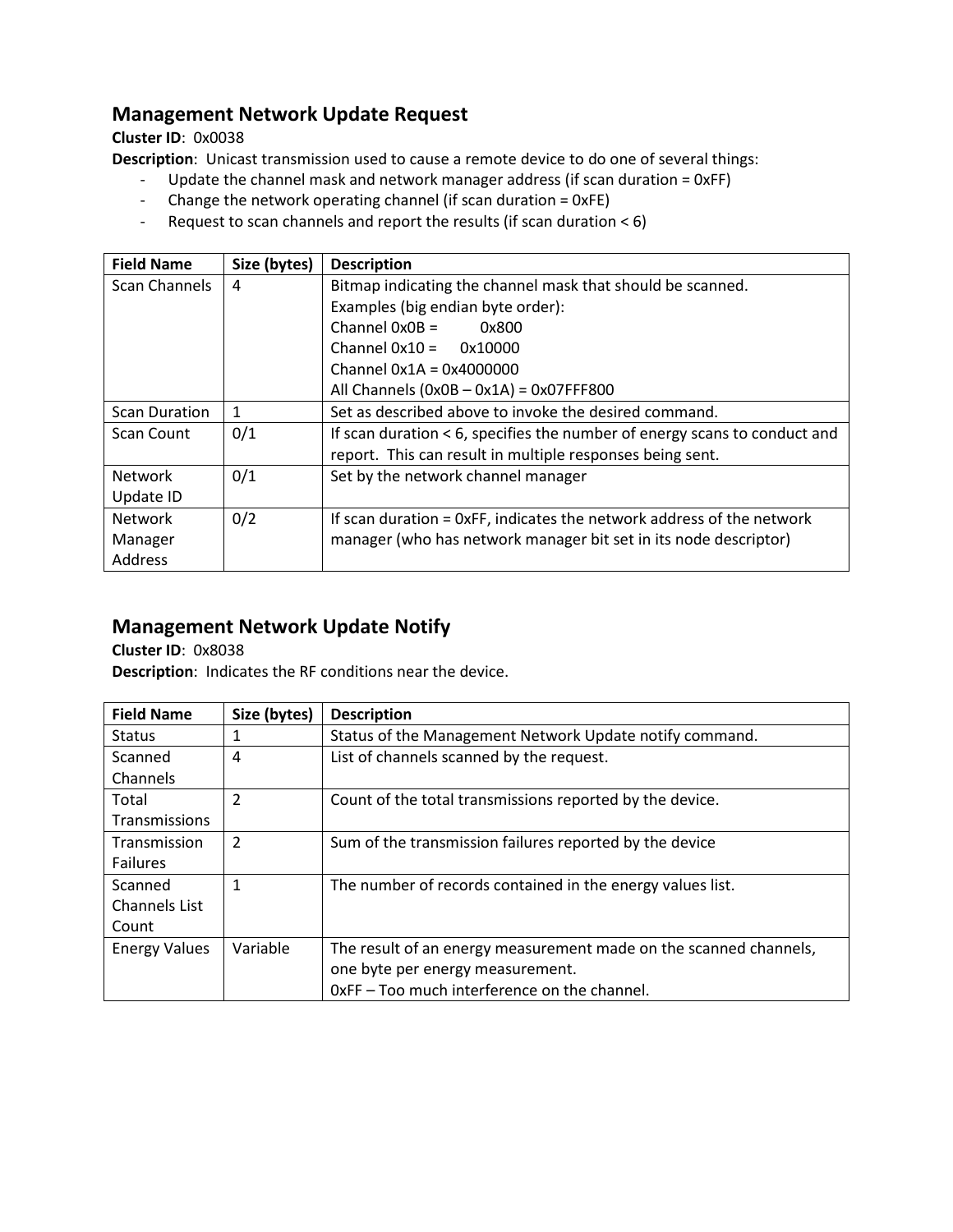## **API Examples**

**Example 1** – Send a broadcast transmission to discover the 16-bit address of a device with a 64-bit address of 0x0013A200 44332211 using the Network Address Request ZDO (cluster ID = 0x0000). Format the command to also discover the 16-bit addresses of its children (if any).

### **To send this command, use the following fields:**

0x11 – API ID (transmit request) 0x00 – frame ID (set to 0 to disable transmit status) 0x00000000 0000FFFF – 64-bit address for a broadcast transmission 0xFFFE – 16-bit address for a broadcast transmission 0x00 – source endpoint (ZDO endpoint) 0x00 – destination endpoint (ZDO endpoint) 0x0000 - Cluster ID (Network Address Request) 0x0000 – Profile ID (ZigBee Device Profile ID) 0x00 – Broadcast radius 0x00 – Transmit options

In the ZDO payload, first set a transaction sequence number, and then follow with the required payload for the network address request ZDO. The following bytes will be inserted into the data payload portion of the API frame:

0x01 – Transaction sequence number (arbitrarily chosen) 0x44332211 00A21300 – IEEE (64-bit) address of target device (little endian byte order) 0x01 – Request type (extended device request) 0x00 – Start Index

### **Next, calculate the length and checksum bytes to construct the final API frame.**

Length = count all bytes after the length bytes, excluding the checksum Checksum = (0xFF – SUM(all bytes after length))

### **Final API Frame:**

7E 00 1F 11 00 00000000 0000FFFF FFFE 00 00 0000 0000 00 00 01 44332211 00A21300 01 00 92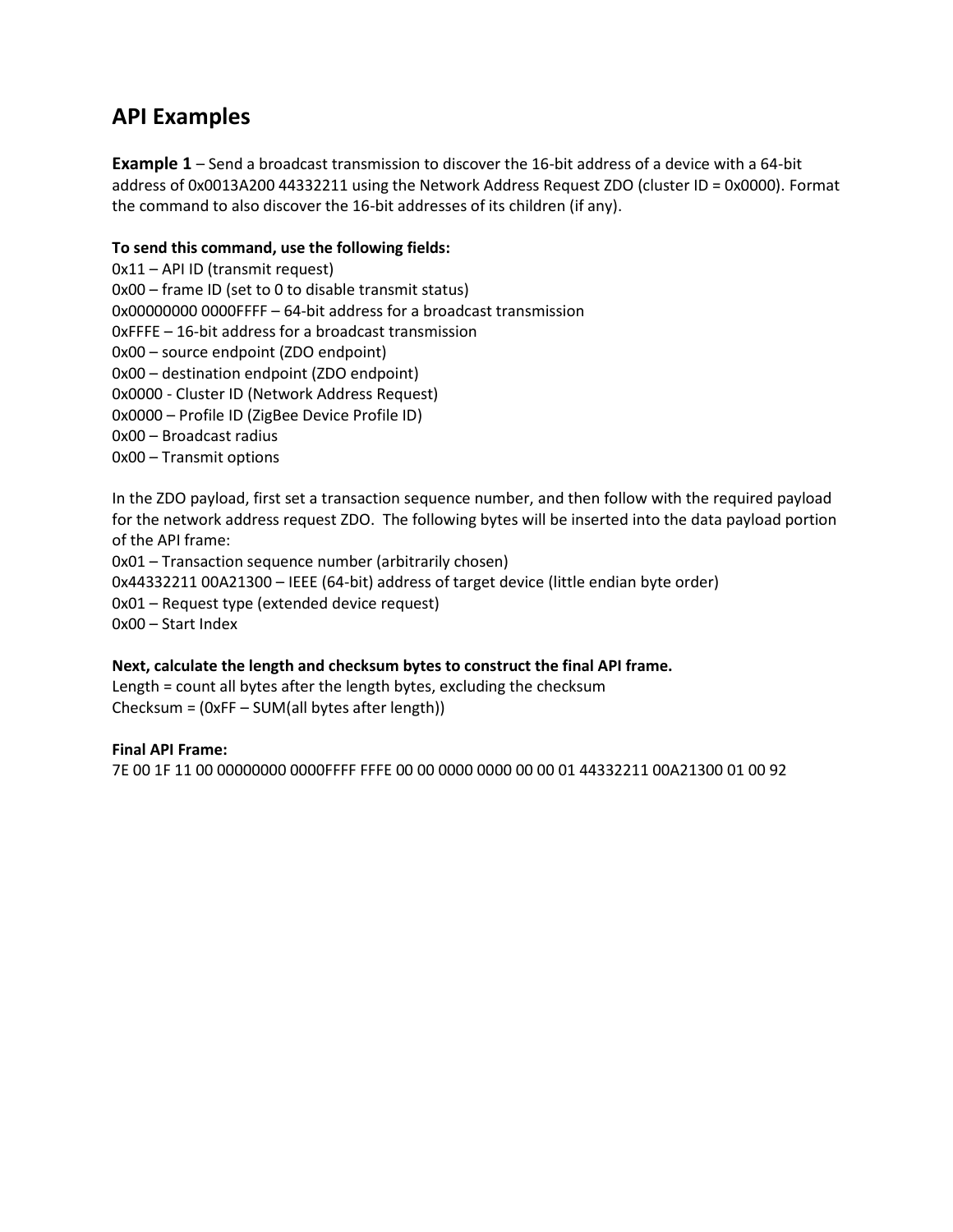**Example 2** - Send a broadcast transmission to discover the 64-bit address of a device with a 16-bit address of 0x3344 using the IEEE Address Request ZDO (cluster ID = 0x0001).

### **To send this command, use the following fields:**

0x11 – API ID (transmit request) 0x00 – frame ID (set to 0 to disable transmit status) 0x00000000 0000FFFF – 64-bit address for a broadcast transmission 0xFFFE – 16-bit address for a broadcast transmission 0x00 – source endpoint (ZDO endpoint) 0x00 – destination endpoint (ZDO endpoint) 0x0001 - Cluster ID (IEEE Address Request) 0x0000 – Profile ID (ZigBee Device Profile ID) 0x00 – Broadcast radius 0x00 – Transmit options

In the ZDO payload, first set a transaction sequence number, and then follow with the required payload for the IEEE address request ZDO. The following bytes will be inserted into the data payload portion of the API frame: 0x02 – Transaction sequence number (arbitrarily chosen)

0x4433 – Network (16-bit) address of target device (little endian byte order)

0x00 – Request type (single device request)

0x00 – Start Index

### **Next, calculate the length and checksum bytes to construct the final API frame.**

Length = count all bytes after the length bytes, excluding the checksum Checksum = (0xFF – SUM(all bytes after length))

### **Final API Frame:**

7E 00 19 11 00 00000000 0000FFFF FFFE 00 00 0001 0000 00 00 02 4433 00 00 79

**Example 3** – Send a broadcast transmission to discover the node descriptor of a device with a 16-bit address of 0x3344.

### **To send this command, use the following fields:**

0x11 – API ID (transmit request) 0x00 – frame ID (set to 0 to disable transmit status) 0x00000000 0000FFFF – 64-bit address for a broadcast transmission 0xFFFE – 16-bit address for a broadcast transmission 0x00 – source endpoint (ZDO endpoint) 0x00 – destination endpoint (ZDO endpoint) 0x0002 - Cluster ID (Node Descriptor Request) 0x0000 – Profile ID (ZigBee Device Profile ID) 0x00 – Broadcast radius 0x00 – Transmit options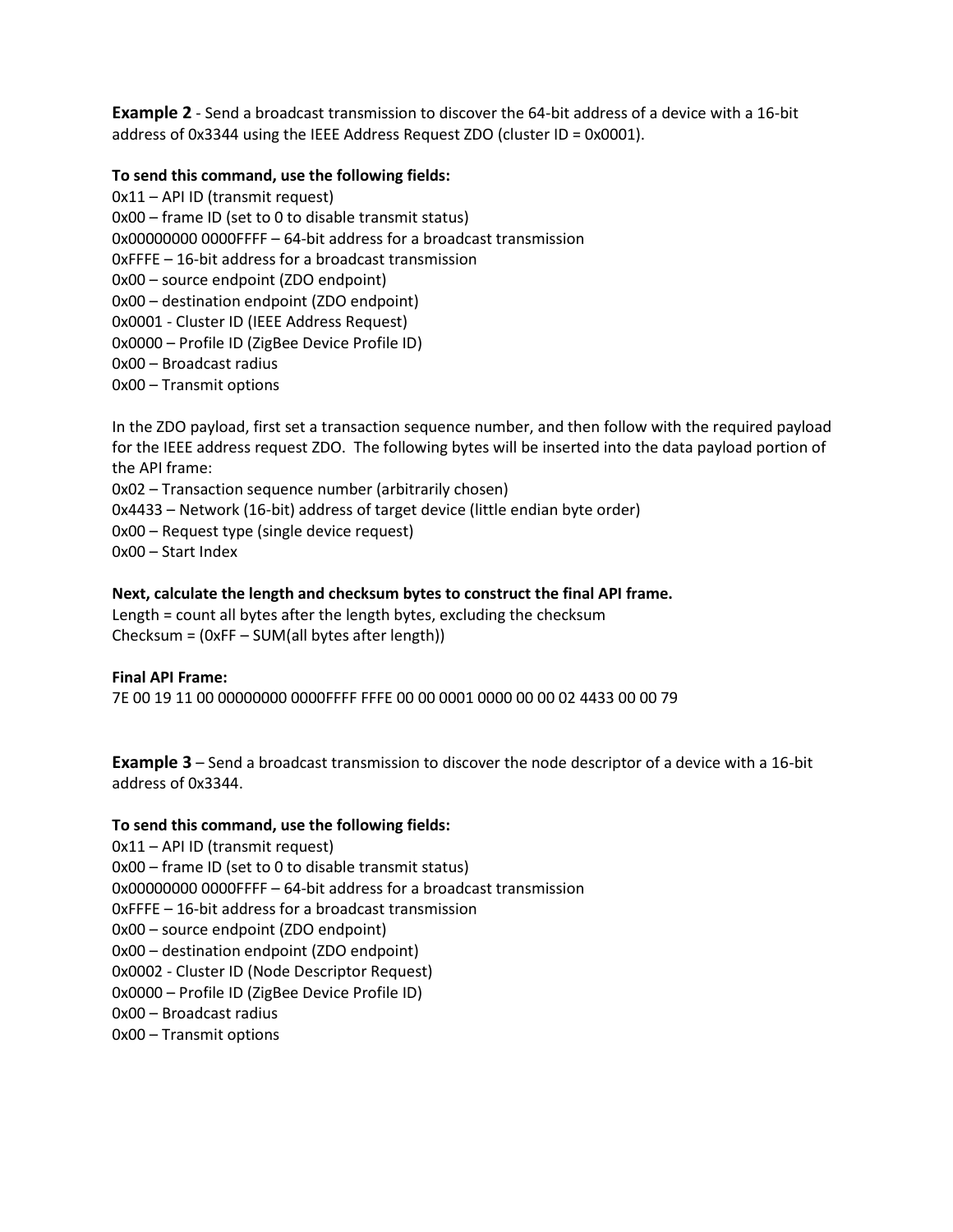In the ZDO payload, first set a transaction sequence number, and then follow with the required payload for the node descriptor request ZDO. The following bytes will be inserted into the data payload portion of the API frame:

0x03 – Transaction sequence number (arbitrarily chosen)

0x4433 – Network (16-bit) address of target device (little endian byte order)

**Next, calculate the length and checksum bytes to construct the final API frame.**

Length = count all bytes after the length bytes, excluding the checksum Checksum = (0xFF – SUM(all bytes after length))

### **Final API Frame:**

7E 00 17 11 00 00000000 0000FFFF FFFE 00 00 0002 0000 00 00 03 4433 77

**Example 4** – Send a unicast data transmission to read the neighbor table of a router with 64-bit address 0x0013A200 40401234 using the LQI Request ZDO (cluster ID = 0x0031).

#### **To send this command, use the following fields:**

0x11 – API ID (transmit request) 0x00 – frame ID (set to 0 to disable transmit status) 0x0013A200 40401234 – 64-bit address of the destination 0xFFFE – 16-bit address (0xFFFE if unknown) 0x00 – source endpoint (ZDO endpoint) 0x00 – destination endpoint (ZDO endpoint) 0x0031 - Cluster ID (LQI Request) 0x0000 – Profile ID (ZigBee Device Profile ID) 0x00 – Broadcast radius 0x00 – Transmit options

In the ZDO payload, first set a transaction sequence number, and then follow with the required payload for the LQI request ZDO. The following bytes will be inserted into the data payload portion of the API frame:

0x76 – Transaction sequence number (arbitrarily chosen) 0x00 – Start index

**Next, calculate the length and checksum bytes to construct the final API frame.** Length = count all bytes after the length bytes, excluding the checksum Checksum = (0xFF – SUM(all bytes after length))

**Final API Frame:** 7E 0016 11 00 0013A200 40401234 FFFE 00 00 0031 0000 00 00 76 00 CF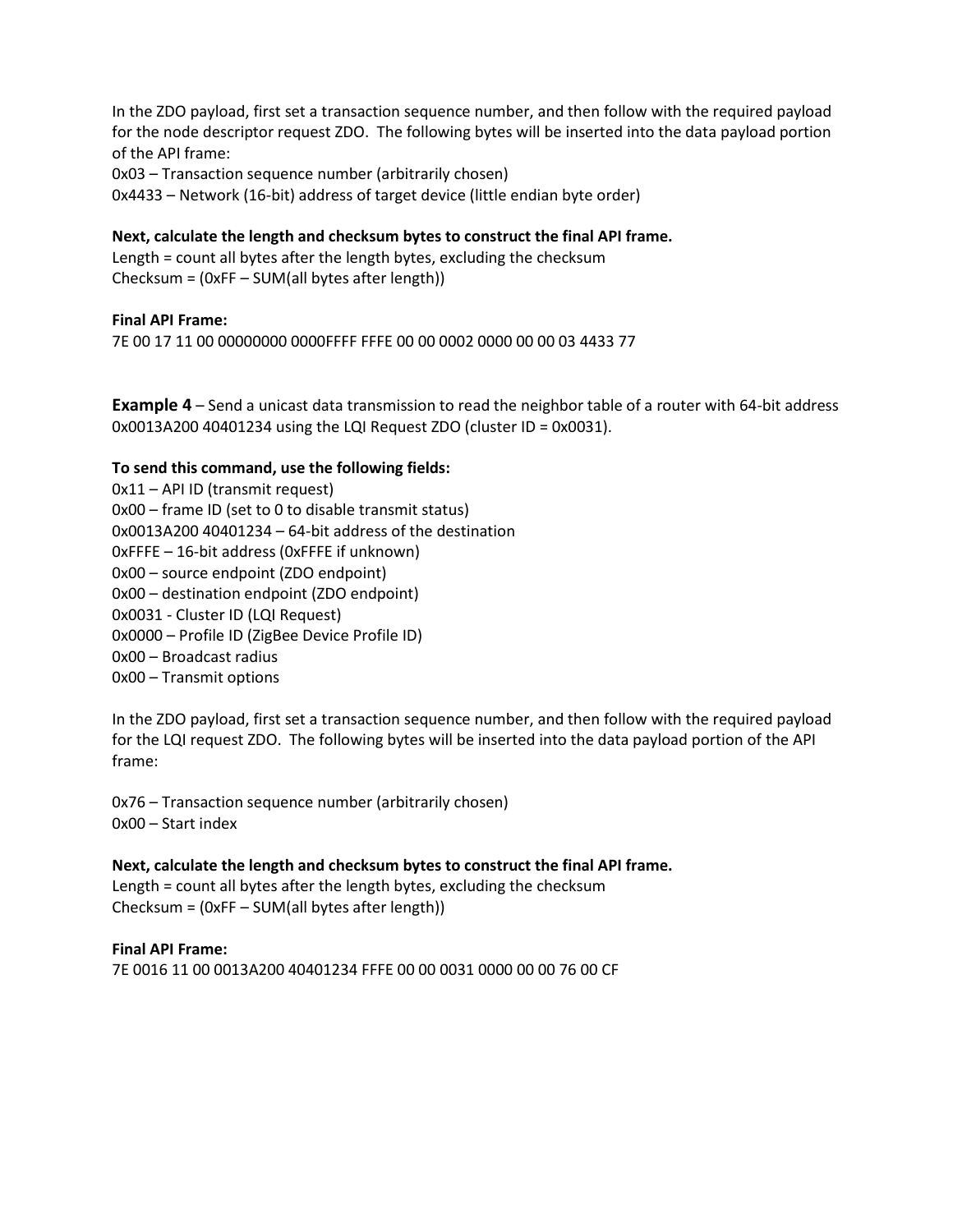**Example 5** – Send a unicast data transmission to have a remote router perform an energy scan on all channels using a ZDO Management Network Update Request (cluster ID = 0x0038). In this example, the 64-bit address of the router is 0x0013A200 40522BAA.

#### **To send this command, use the following fields:**

0x11 – API ID (transmit request) 0x00 – frame ID (set to 0 to disable transmit status) 0x0013A200 40522BAA – 64-bit address of the destination 0xFFFE – 16-bit address (0xFFFE if unknown) 0x00 – source endpoint (ZDO endpoint) 0x00 – destination endpoint (ZDO endpoint) 0x0038 - Cluster ID (Management Network Update Request) 0x0000 – Profile ID (ZigBee Device Profile ID) 0x00 – Broadcast radius 0x00 – Transmit options

In the ZDO payload, first set a transaction sequence number, and then follow with the required payload for the network update request ZDO. The following bytes will be inserted into the data payload portion of the API frame:

0x01 – Transaction sequence number (arbitrarily chosen) 0x00F8FF07 – Scan channels (all 16 channels, little endian byte order) 0x03 – Scan duration 0x02 – Scan count (perform 2 energy scans) The Network Update ID & Network Manager Address fields are not required for this operation.

## **Next, calculate the length and checksum bytes to construct the final API frame.**

Length = count all bytes after the length bytes, excluding the checksum Checksum = (0xFF – SUM(all bytes after length))

#### **Final API Frame:**

7E 001B 11 00 0013A200 40522BAA FFFE 00 00 0038 0000 00 00 01 00F8FF07 03 02 99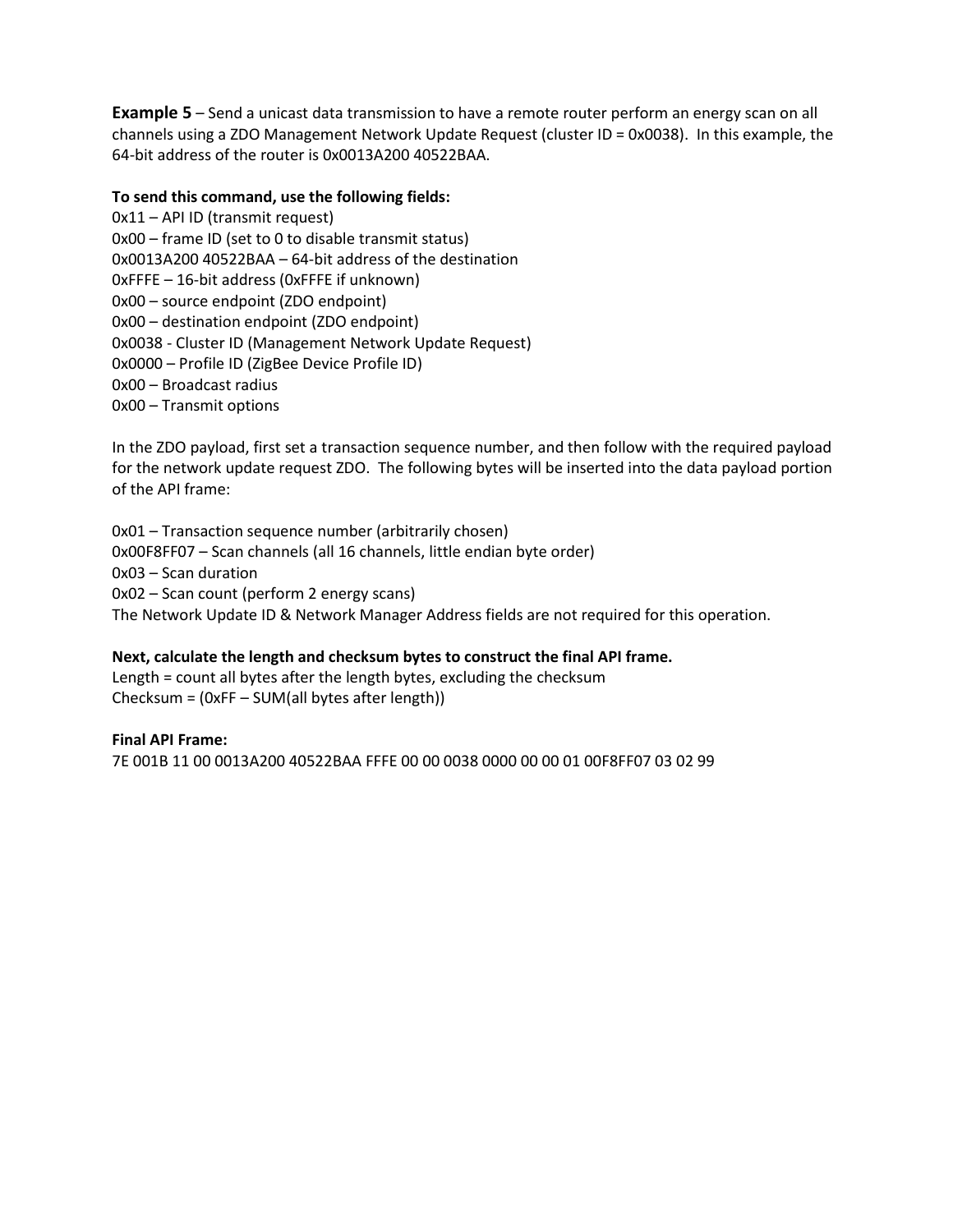**Example 6** – Parse a Management Network Update Notify response received in response to example 5 to extract energy data on the scan channels mask.

Recall that the AO command must be set on an API device to receive ZDO responses.

Suppose the following API frame is received.

#### **API Frame**

7E 002D 91 0013A200 40522BAA 06FC 00 00 8038 0000 01 01 00 00F8FF07 1D00 0000 10 54 5E 69 5B 4B 48 44 48 55 55 57 46 51 41 44 4B 6E

#### **Decoded API Frame**

0x7E – Start delimiter 0x002D – Length 0x91 – Explicit receive API frame 0x0013A200 40522BAA – 64-bit address of the remote (who performed the energy scan) 0x06FC – 16-bit address of the remote 0x00 – Source endpoint (ZDO endpoint) 0x00 – Destination endpoint (ZDO endpoint) 0x8038 – Cluster ID (Management network update notify) 0x0000 – Profile ID (ZigBee Device Profile ID) 0x01 – Rx options (packet was acknowledged) 0x010000F8FF071D00000010545E… 41444B – Data payload 0x6E – Checksum

The data payload bytes can be interpreted as a ZDO management network update notify packet. Recall that the first byte in the data payload is a transaction sequence number that matches the sequence number of the request.

### **Data Payload Bytes (Management Network Update Notify)**

0x01 – Transaction sequence number used in request 0x00 – Status (SUCCESS) 0x00F8FF07 – Channel mask (16 channels enabled, represented in little endian byte order) 0x1D00 – Total transmissions (0x001D = 29) 0x0000 – Transmission failures 0x10 – Scanned channel count 0x54 – 1<sup>st</sup> channel in channel mask energy level (channel 0x0B) 0x5E – 2<sup>nd</sup> channel in channel mask energy level (channel 0x0C) …

0x4B – last channel in channel mask energy level (channel 0x1A)

In the Ember stack, to convert energy levels to dBm units, do the following Energy(dBm) = (energy level  $-154$ )

For example, the energy level reported on channel 0x0B (0x54) is  $(84 - 154) = -70$ dBm. As a general rule, lower raw energy value readings indicate lower RF energy on the channel.

The energy level representation and conversion equations might be different for other (non-Ember) platforms.